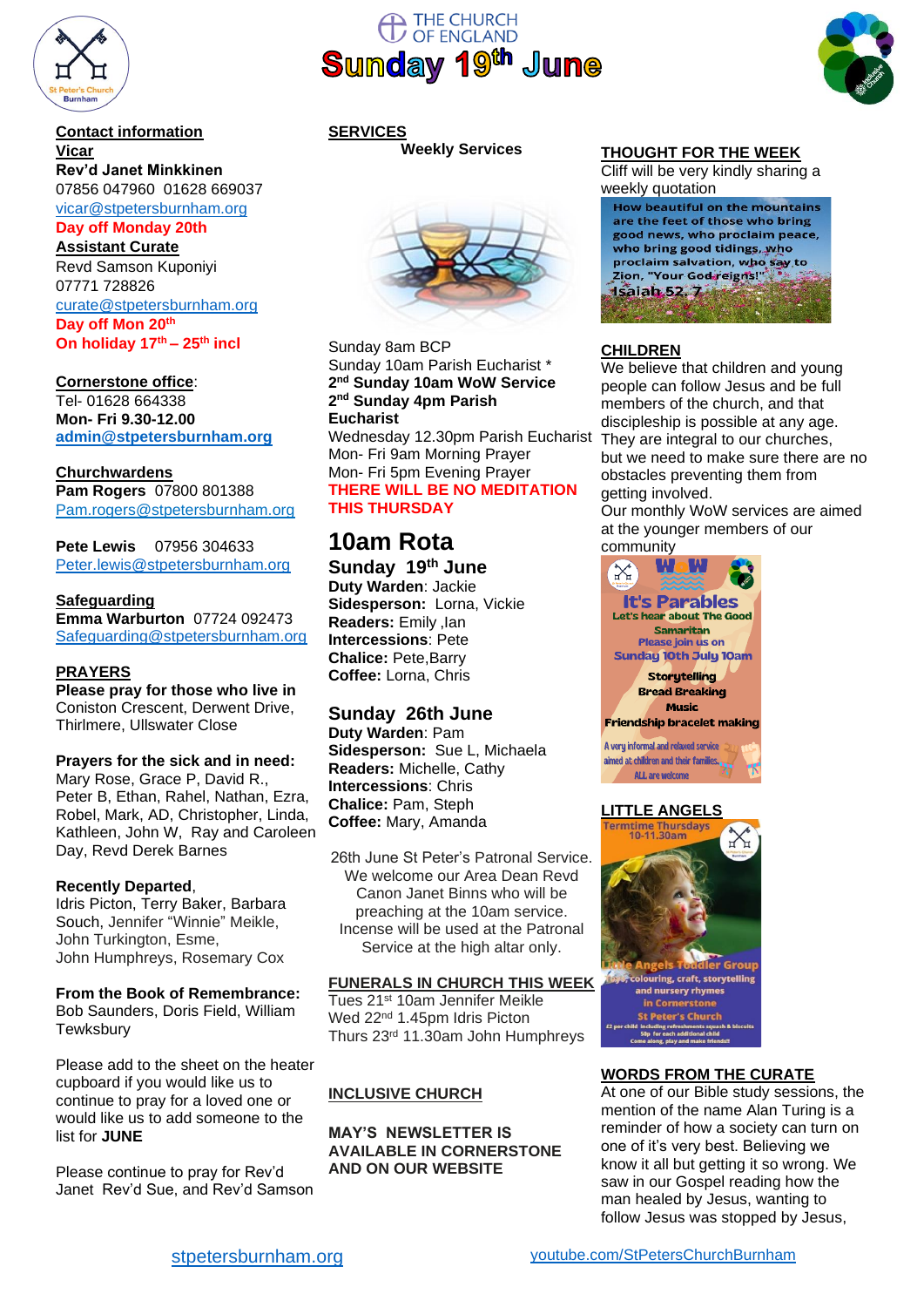

# THE CHURCH<br>OF ENGLAND **Sunday 19th June**



and told to stay back in his community If you would like to come to church, to tell others what Jesus had done for him. I have often wondered why Jesus contact Ian who can give you a lift

stopped the man from following Him until I heard it explained like this – A community rather than helping its own decided the best way to treat him, was to bound him up in chains and shackles and let him alone in the tombs, without a house and away from his people. And of course, after Jesus healed him, he didn't want anything to do with his people, therefore asked to follow Jesus. Jesus asking him to stay back with his people was to serve two purposes, teach him forgiveness and also give him the opportunity to spread the gospel among his people, because he is the best witness. As a community, public apology has been made in year 2009 on behalf of the British government by Gordon Brown, the Prime Minister at the time, for how Alan Turing was treated but the question is, as a society today which person or group of people are we maltreating based on the erroneous understanding that we know it all?



**Sunday 3 rd July 5-6pm** Saturday 16<sup>th</sup> July 5-6pm Sunday 4th September 5-6pm Saturday 10<sup>th</sup> September 5-6pm

Please Contact Revd Janet 07856047960 (adults) and Revd Samson 07771728826 (Children) if you would like further details or to be Confirmed. Or contact Pam in Cornerstone at **[admin@stpetersburnham.org](mailto:admin@stpetersburnham.org)**

#### **COMMUNION CAFÉ**

Our next service will be tomorrow July 11th at 10-11.30am

#### **HOME COMMUNION**

If you are unable to attend church due to ill health or mobilty issues and would like Home Communion on an occasional or regular basis, please contact Reverend Janet.

but do not have transport, please

#### **BIBLE STUDY**



Bible Study on Tuesdays 7.30pm and Fridays 11.00am. We will be listening to talks by preacher, writer and hymn writer John

Bell , followed by a discussion. Be prepared to challenge the way you think about the Bible and look at it from a different angle.

See flyers on heater cupboard for further information

# **Birthdays**



A very happy birthday to all our church family who have birthdays this week.

**Peter's** (and St. Paul's) **Day. The Holy Stitchers will provide a display of Land and Sea** at the **Parish Eucharist at 12.30 p.m.** This will be followed by a Fish and Chip lunch (more food later in the week. **On Thursday, 30th**, when **Little Angels** meet, they **will prepare pictures of Sun and Moon** to be shown at the Creation Eucharist on Sunday 3rd July. Look out for details of Friday, Saturday and Sunday next week.

**7.30 p.m. on Tuesday, 28th,** in Cornerstone. **Wednesday, 29th is St.** 

St. PETER's WEEK is going to be fun and creative. Cliff Blundell

# **SOCIAL & FUNDRAISING**





We will be having a bottle tombola at the fete on 9th July and will need donations of any bottles Bubble Bath **Toiletries** Drinks Sauces Mixers Juice And of course any alcohol

# **WEDNESDAY SALES**

Now the weather is getting better we will be recommencing our Wednesday sales outside Cornerstone. Not only does this give us a fundraising opportunity, but more importantly a chance to chat to our local community

We will be having a Book Sale this week

Please contact Pam in the office if you would like to have a stall one week.

#### **TRIP TO PORTSMOUTH**



**Monday 15th August at 8.30am** Enjoy a day sightseeing in Portsmouth. Historic Dockyards, Mary Rose museum, HMS Victory and HMS Warrior, Spinnaker Tower, Gunwharf Quays, boat trips

**NOTICES**

**ST PETER'S SCHOOL**

We had a wonderful service on Tuesday commemorating Lord William Grenville.



The service was put together by Year 6 ,and Bishop Alan blessed an amazing piece of artwork created by the children to commemorate the late Prime Minister's life and work. This will be installed over his resting place in the North Transept. Please do take some time to look at this fantastic tribute

# **ST PETER'S WEEK**

YES! Yet another reminder about St. Peter's Week 2022. After the Rounders Match at 6.30 p.m. on Monday, 27th , **Friendly Bombs will be performing Heaven and Earth at**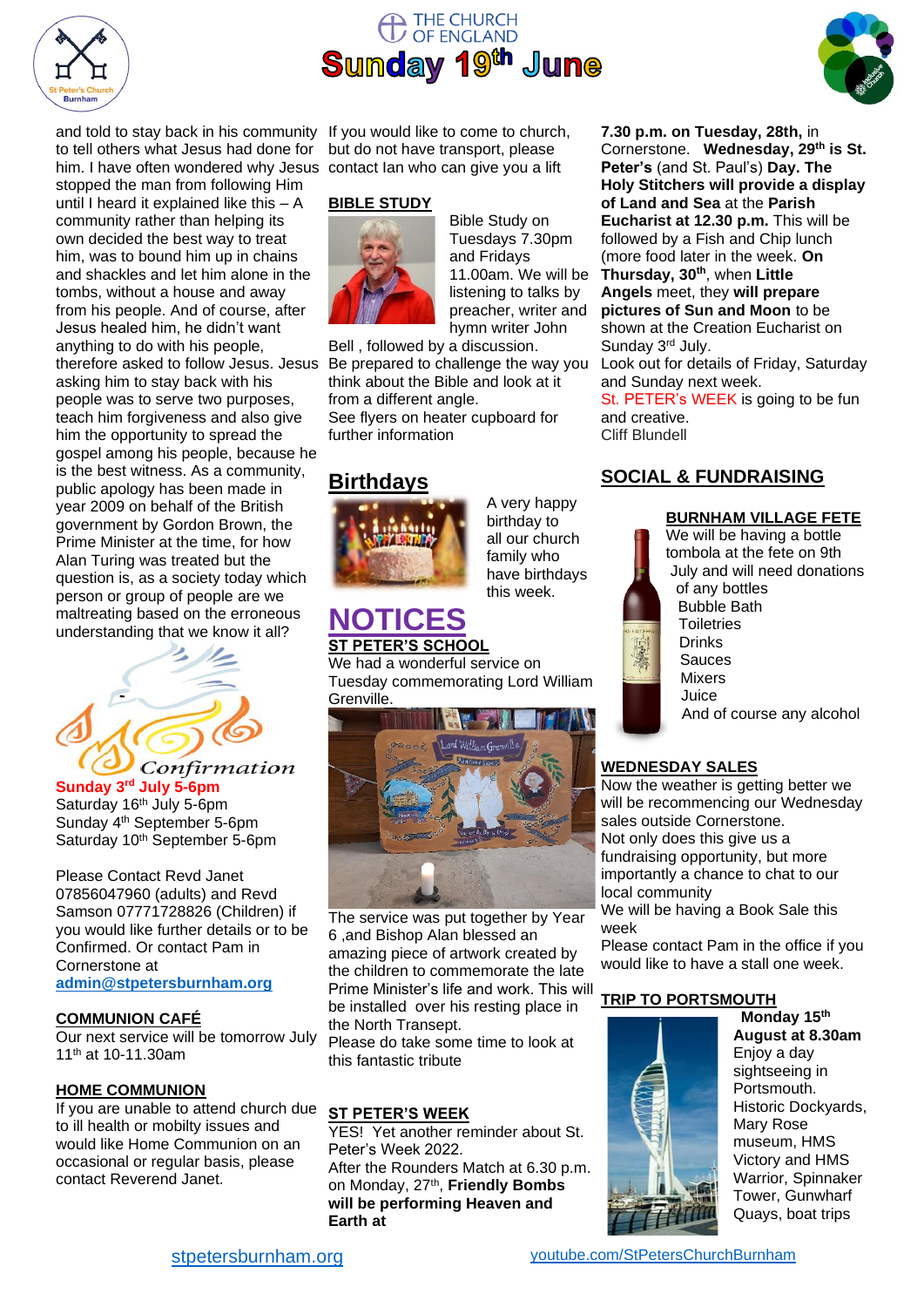

# THE CHURCH OF ENGLAND **Sunday 19th June**



around the harbour or travel over to Gosport for the Submarine Museum or Southsea for the beach.

Ending the day at Portsmouth Cathedral for Choral Evensong 5.45pm

We will depart Portsmouth around 6.30pm

Cost for travel and tip for driver £14.00 Children 11 years and under £7.00 Full amount to be paid to Pam or Revd Janet when booking. Thank you

#### **DATES FOR YOUR DIARY**

26<sup>th</sup> June-3<sup>rd</sup> July St Peter's weekleaflet detailing full week's programme is available on the heater cover

#### **DEANERY NEWS**

See Poster in Cornerstone

#### **CARE AND SHARE**

You can drop off donations to Burnham Park Hall reception, Burnham Library, Cornerstone-St Peters and The Old Five Bells Pub. Budgens in the High Street also have a donations basket at the front of their shop and May's Chocolate shop can also take some items.

If you are able to help us in a financial way, please contact Reverend Samson for our bank details. We are also looking for a couple more volunteers, so if you have some time to spare and would like to offer your support please contact Reverend Samson for a registration form

On our Care & Share wish list this week.....June 6th-10th 2022 Tinned Veg- in particular, carrots, peas, sweetcorn, tomatoes, mixed veg, potatoes Tinned Rice pudding Tinned or packet custard Tinned spaghetti/hoops Tinned meat-chicken in sauce, ham, meatballs, chilli, minced beef in gravy etc Tinned Vegetarian/plant based options UHT Milk

Mayonnaise/Ketchup/Brown Sauce **Sugar Coffee Biscuits** Toilet Roll Bleach **Toothbrushes** Shower Gel

#### **Fundraising Scheme for Care & Share!**

We are still collecting crisp packets and loaf bags

PLEASE NOTE WE NO LONGER COLLECT PILL BLISTER PACKETS` There is a collection point in the South Porch which will be available Mon-Fri 9am-5.30pm and Sunday 7.45 am-11.30pm

#### **ECO CHURCH**

We have now received our bird and bat boxes which were made by Men's Sheds and paid for with a grant from Beeches Community Board.



We will need people to help to fix them to the trees in the churchyard. Once we have a working party we will be able to arrange dates for them to be erected.

Please see Pam or Revd Janet if you Bald Eagle: The US' iconic national can help



**These animals are no longer endangered, they have made a comeback from the Endangered Species list:**

Giant Panda: in 2016 the Giant Panda was officially downgraded from 'endangered' to 'vulnerable'. Around 2,000 Giant Pandas now live wild in protected reserves across China. Southern

White Rhino: around 20k southern white rhino now live in protected areas in South Africa, Namibia, Kenya and Zimbabwe. It is the only rhino specie (out of 5) that is not endangered anymore.

Arabian Oryx: in the early 1970's, the 'Arabian Unicorn' was thought extinct,

due to poachers. After breeding the few remaining animals in captivity, the oryx was released in the wild in 1982. It is now considered vulnerable.

Humpback Whale: at one point just 1,500 humpback whales were living in Australian waters due to the whaling industry. There are now over 40,000

American Alligator: In 1967, after hunters drove American alligator numbers down to near-extinct levels, the species was granted federal protection. There are now an estimated 5 miliion American alligators in the US

bird was nearly wiped out after decades of hunting, habitat loss, and the use of DDT, a toxic pesticide that had severely contaminated waterways, then fish, then the animals consuming those fish, including the bald eagle.

By the 1960s, just 487 nesting pairs of bald eagles were alive in the US. The species was included in the Endangered Species Act in the 1970s, and DDT was banned. Populations soared, and bald eagles were federally delisted in 2007.